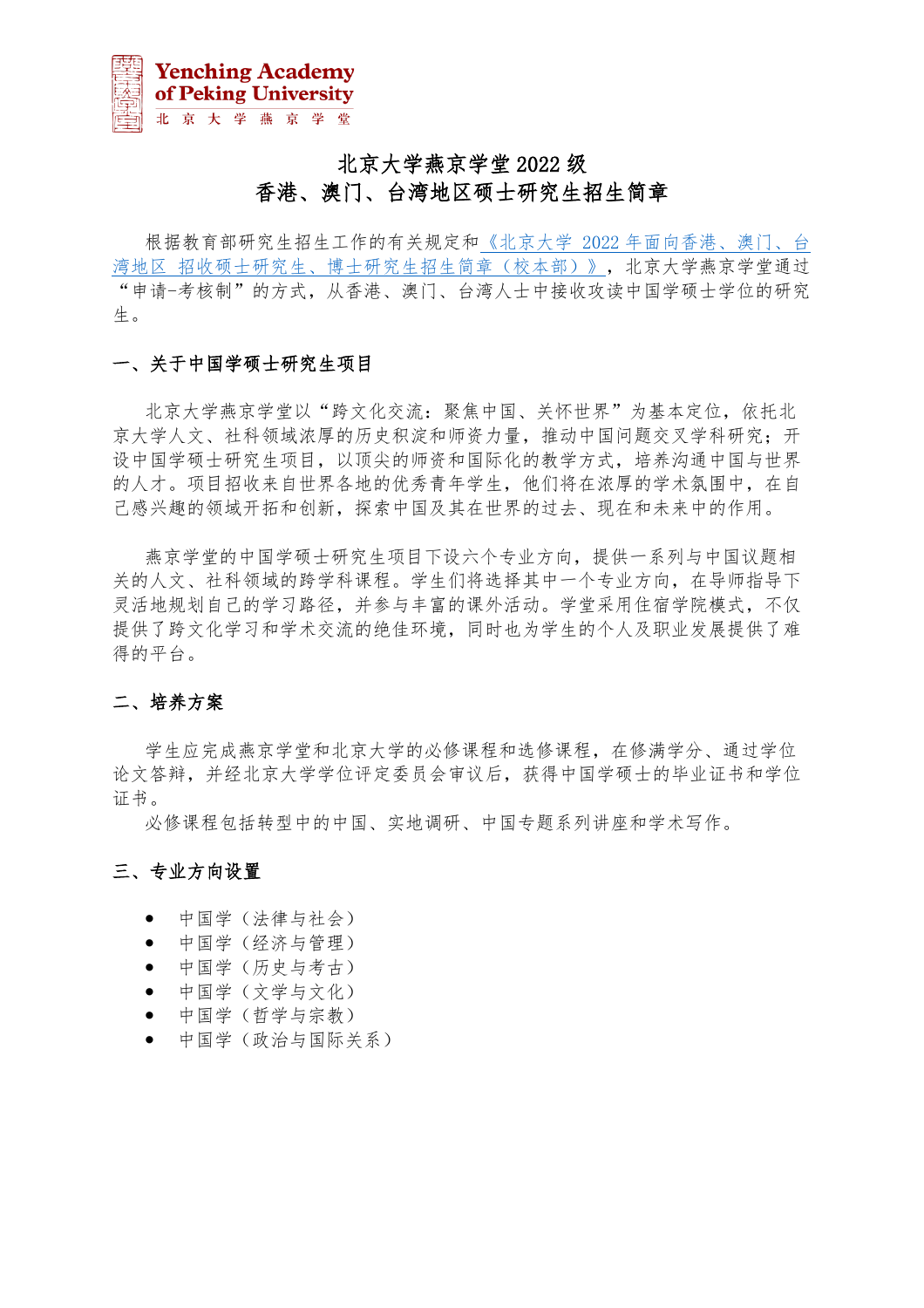

#### 四、奖学金与在校时间

燕京学堂中国学硕士研究生项目学制为两年, 被燕京学堂正式录取的学生获得第 一年奖学金,包括学费、校内住宿、港澳台地区与北京之间的一次性往返交通津贴、 生活与学业津贴。

所有港澳台地区的学生在燕京学堂就读的两年均须住校。学术表现良好的学生可 以申请第二年奖学金,包括学费、校内住宿、生活与学业津贴。

#### 五、申请办法与流程

燕京学堂每年招收约 120 名来自全世界各地的青年学生。2022 级港澳台地区网上 报名时间为 2021 年 8 月 15 日至 2022 年 1 月 14 日北京时间下午 5 点。

#### 申请资格

申请者应具备以下条件:

- 香港、澳门、台湾地区永久居民,申请人所持身份证件符合以下条件:
	- o 港澳地区申请人,持①香港或澳门永久性居民身份证和②《港澳居民来往 内地通行证》或《港澳居民居住证》;
	- o 台湾地区申请人,持①在台湾居住的有效身份证明和②《台湾居民来往大 陆通行证》或《台湾居民居住证》。
- 获得学士或以上学位、不限专业;当前学位取得证书时间不晚于 2022 年 8 月 31 日;
- 学习成绩优秀;
- 对交叉学科感兴趣,对有关中国议题的研究有浓厚的兴趣;
- 积极参与课外活动和社团活动,有强烈的社会责任感和领导力潜能;
- 英语成绩分数需满足:
	- o 雅思 (Academic):总分不低于 7.0 分
	- o 托福 (iBT):总分不低于 100 分
	- o 剑桥英语证书 (Advanced):总分不低于 185 分
	- o 大学英语六级:总分不低于 600 分
	- o 英语专四成绩不低于良好
	- o 注意:毕业于以英文教学为主的本科(及以上)学位项目者可免去英语水 平测试成绩。

#### 申请流程

2022 级港澳台地区申请人需完成两个线上申请和一次纸质版材料提交程序:

- [燕京学堂申请系统:](https://yenchingacademy.netapply.cn/YENCHING/login.html)申请开放时间为 2021 年 8 月 15 日至 2022 年 1 月 14 日北 京时间下午 5 点;
- [北京大学研究生招生网:](https://admission.pku.edu.cn/applications/)申请开放时间为 2021 年 12 月 1 日北京时间上午 9 点 至 2022 年 1 月 14 日北京时间下午 5 点(具体时间和申请规则以研究生招生网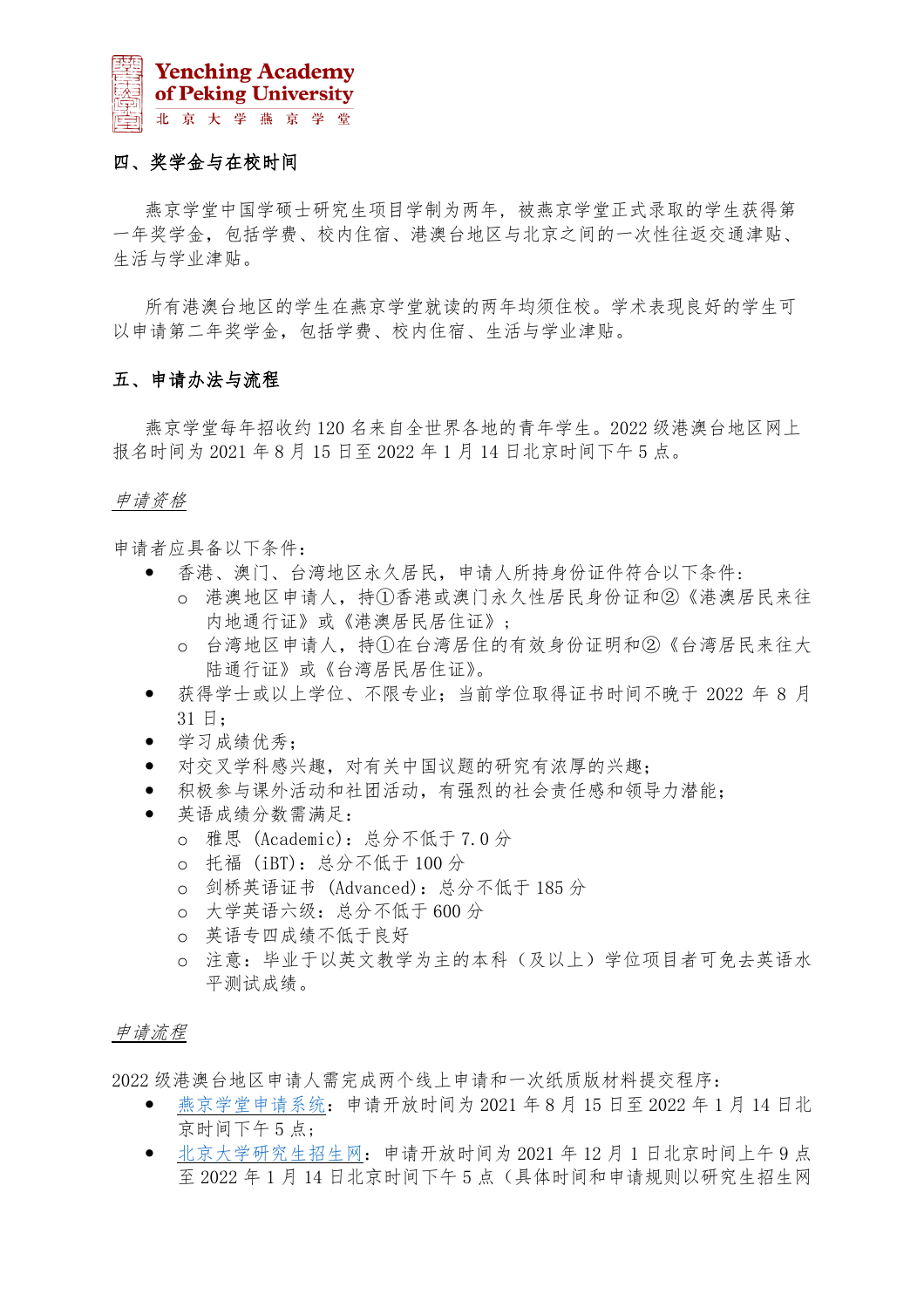

发布[的招生简章为](https://admission.pku.edu.cn/zsxx/gatzs/index.htm)准);

 申请人须在截止前提交所有线上材料,并按照研究生院招生简章中的要求将北 京大学研究生招生网纸质版材料于 2022 年 1 月 18 日前寄(送)达至燕京学堂招 生办公室。

请注意[:直接合作院校将](https://yenchingacademy.pku.edu.cn/ADMISSIONS/Partner_and_Cooperating_Universities.htm)筛选出优秀并且适合中国学硕士研究生项目的学生,推 荐至燕京学堂。所有来自直接合作院校的申请者须同时通过其所在院校、燕京学堂招 生门户网站和北京大学研究生招生网进行报名。

#### 申请材料

所有申请者需提交以下材料:

## 1. [燕京学堂在线申请平台](https://yenchingacademy.netapply.cn/YENCHING/login.html)

- 申请表(英文,在线填写);
- 个人陈述(中英文,英文 750 词以内,中文 1500 字以内),模板请[于北京大学](https://admission.pku.edu.cn/zsxx/gatzs/index.htm) [研究生招生网下](https://admission.pku.edu.cn/zsxx/gatzs/index.htm)载;
- 研究兴趣陈述(英文,1500 词以内,不包括引用文献));
- 个人简历(英文,不超过两页);
- 在校成绩单;
- 学位证书或在读证明(持国(境)外学位证书者,还须提交[由中国教育部留学服](http://zwfw.cscse.edu.cn/) [务中心出](http://zwfw.cscse.edu.cn/)具的《国(境)外学历学位认证书》);
- 两封学术推荐信,推荐专家须为所报考学科专业领域内的副教授(含)以上或 具有相当专业技术职称者,中英文皆可:
	- o 申请者需同时提交电子版和纸质版(密封并由推荐专家在封口骑缝处签 字);
	- o 模板请[于北京大学研究生招生网下](https://admission.pku.edu.cn/zsxx/gatzs/index.htm)载。
- 英语水平成绩单:
	- o 雅思和托福英语考试成绩需为入学前两年内有效(请提交 2020 年 9 月 1 日 后的考试成绩);目前我们不接受托福 MyBest Scores 成绩以及托福 iBT Special Home Edition 考试成绩;
	- o 在 你 申 请 报 考 雅 思 时 , 请 选 择 "Yenching Academy of Peking University"作为成绩接收方; 在你申请报考托福时, 请选择燕京学堂的 编号 C488 作为成绩接收方。

#### 2. [北京大学研究生招生网](https://admission.pku.edu.cn/zsxx/gatzs/index.htm)

港澳台地区研究生网上报名事项说明请查看附件一。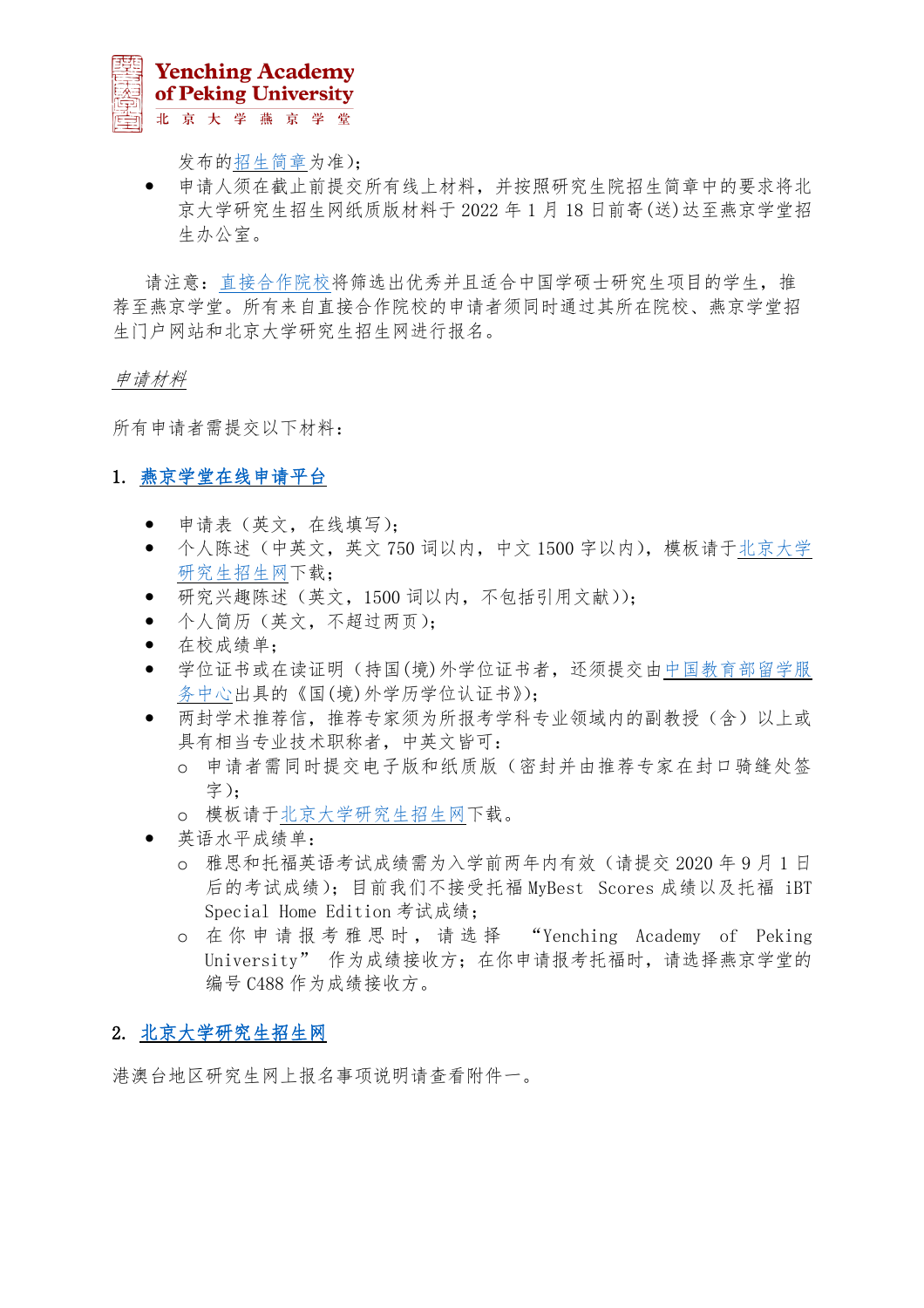

## 3. 纸质版材料提交

申请人须在截止前提交所有线上材料,并按照研究生院招生简章中的要求将北京大 学研究生招生网纸质版材料于 2022 年 1 月 18 日前寄(送)达至:100871 北京市海淀区 颐和园路 5 号北京大学静园三院 116 招生办公室 (电话: +86-1-62744510/邮箱: [yca](mailto:yca-submissions@pku.edu.cn)[submissions@pku.edu.cn](mailto:yca-submissions@pku.edu.cn))。纸版材料包括:

- 1) 北京大学 2022 年攻读硕士学位研究生报考登记表 (签名);
- 2) 有效身份证件的复印件:
	- o 港澳地区申请人须提交①香港或澳门永久性居民身份证和②《港澳居民来 往内地通行证》或《港澳居民居住证》复印件;
	- o 台湾地区申请人须提交①在台湾居住的有效身份证明和②《台湾居民来往 大陆通行证》或《台湾居民居住证》复印件。
- 3) 学位证书的复印件:
	- o 学校出具的相关文件所用语言为非英语和中文的情况下,申请者需同时提 供相关机构认证的英文翻译件。请确保翻译件中有明确的学位类型字样 (如"本科"或"硕士")。
	- o 持国(境)外学位证书者,还须提交由中国教育部留学服务中心出具的 《国(境)外学历学位认证书》 (CSCSE [中国教育部留学服务中心](http://zwfw.cscse.edu.cn/)).
- 4) 毕业院校正式成绩单的原件或公证件;
- 5) 个人陈述(中英文,英文 750 词以内,中文 1500 字以内)[,模板下载;](https://admission.pku.edu.cn/zsxx/gatzs/gatzsjz/index.htm)
- 6) 两封专家推荐信,须分别密封并由推荐专家在封口骑缝处签字(专家须为所报 考学科专业领域内的副教授(含)以上或具有相当专业技术职称者[,模板下](https://admission.pku.edu.cn/zsxx/gatzs/gatzsjz/index.htm) [载;](https://admission.pku.edu.cn/zsxx/gatzs/gatzsjz/index.htm)
- 7) 英语水平证明复印件(本科及以上学位项目为英文授课者无需提供),申请者 提供以下至少一种证明:
	- o IELTS (Academic) 7.0 分及以上;
	- o TOEFL (iBT) 100 分及以上;
	- o Cambridge English Scale (Advanced) 185 分及以上;
	- o 全国大学英语六级考试(CET-6) 600 分及以上;
	- o 全国高校英语专业四级考试(TEM-4)"良好"及以上;
	- o 雅思和托福英语考试成绩需为入学前两年内有效(请提交 2020 年 9 月 1 日 后的考试成绩);目前我们不接受托福 MyBest Scores 成绩以及托福 iBT Special Home Edition 考试成绩。
- 8) 研究兴趣陈述(英文,1500 词以内,不包括引用文献),和学位论文(如有可 提供)。

了解更详细的申请流程,请查[阅燕京学堂网站](https://yenching.pku.edu.cn/)[和北京大学研究生招生网。](https://admission.pku.edu.cn/zsxx/gatzs/index.htm)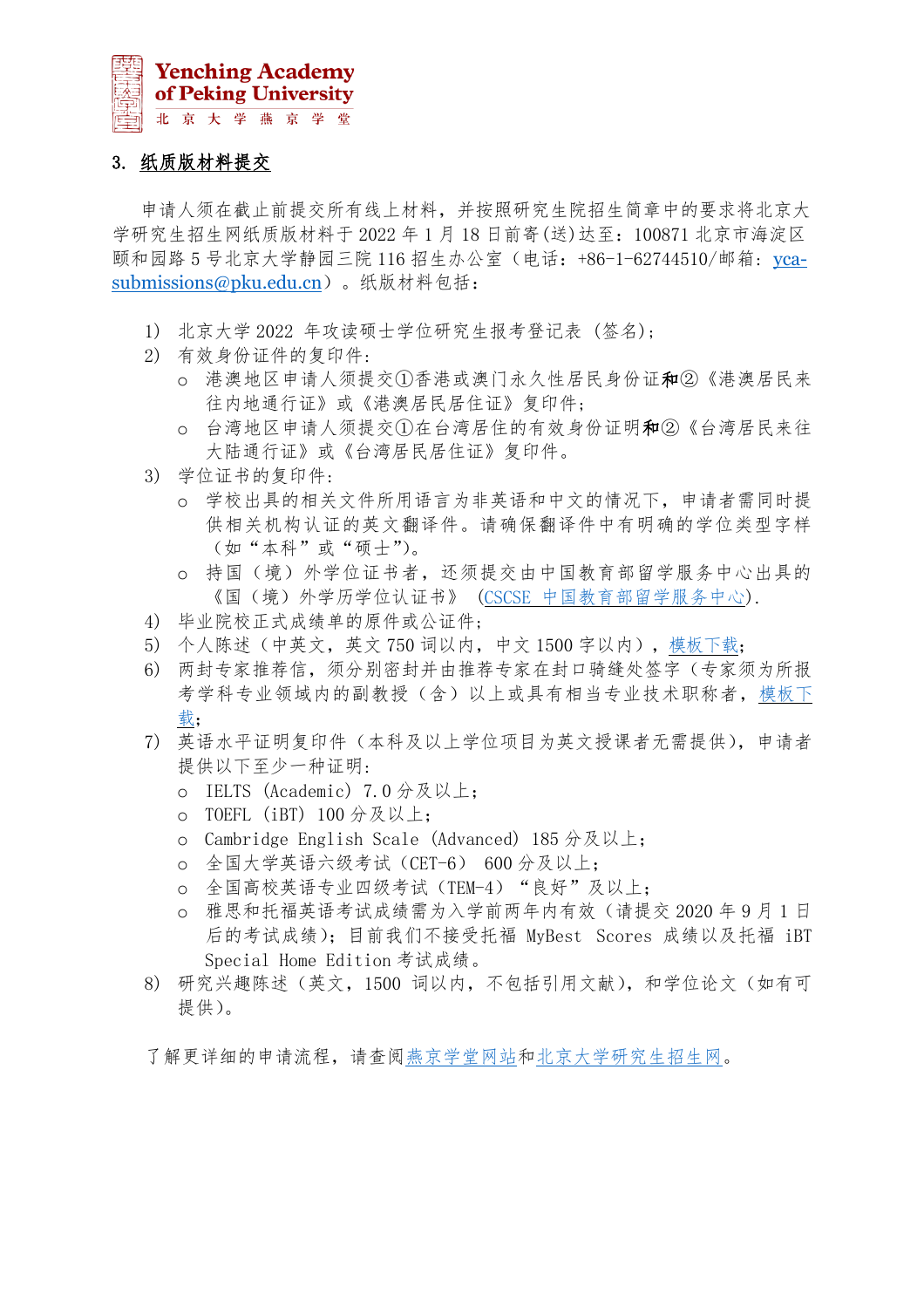

## 六、初审与复试

招生委员会将对申请者提交的网上申请材料进行筛选。通过材料初审并完成缴费 的港澳台地区申请者须参加现场复试,复试预计将于 2022 年 3 月至 4 月在北京大学静 园三院举行。学堂招生办公室将于面试前一周左右联系复试入选者,安排面试时间。

## 七、录取

港澳台生的录取标准与内地(祖国大陆)同专业学生相同。学校根据院系考核结果 进行综合评定,并于 2022 年 5 月底前公示拟录取名单。公示无异议,方可发放录取通 知书,预计发放时间为 2022 年 6 月下旬。

#### 八、 其他注意事项及招生咨询

- 其他未尽事宜,请[见北京大学研究生招生网](https://admission.pku.edu.cn/index.htm)[或北京大学燕京学堂官网。](https://yenching.pku.edu.cn/)
- 学生在北京大学就读期间不能同时就读其他学校的学位项目。
- 若上级部门在 2022 年招生年度出台新的研究生招生政策,燕京学堂将根据有 关通知做相应调整并及时予以公布。

咨询邮箱: yca-admissions@pku.edu.cn 咨询电话:+86-10-62744510 或 +86-10-62766358 地址:100871 北京市海淀区颐和园路 5 号北京大学静园三院 116 招生办公室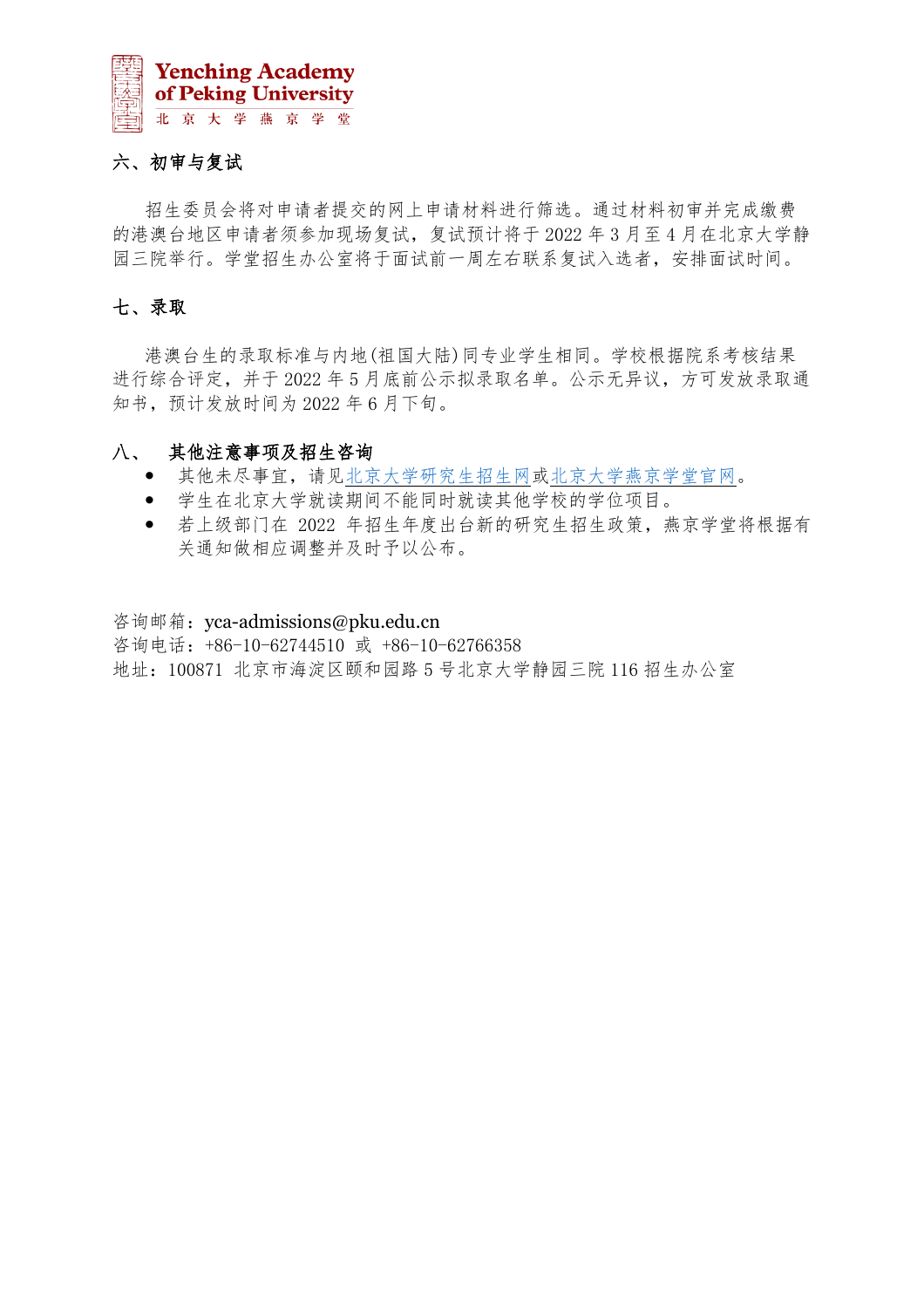

## 附件一

# 北京大学 2022 年面向香港、澳门、台湾地区招收 硕士研究生、博士研究生网上报名事项说明(校本部)

- 1. 请使用中文填写此申请表。
- 2. 报名注册

登[录北京大学研究生招生网,](https://admission.pku.edu.cn/index.htm)在"网上报名"栏目中完成用户注册。

- 3. 填写个人基本信息
	- ① 按照相关要求和系统提示,如实、准确录入基本信息的各项内容。
	- ② 在"考生自述"页面填写"第一外语水平自述"时,须上传对应外语项目 及成绩的扫描版证明材料(如成绩单、合格证书等)。每条记录只能上传一 个证明文件, 文件格式为 PDF 或 JPG,大小≤30MB。上传材料必须真实、 有效,且与网上报名系统中的信息以及寄(送)至报考院系的纸质材料内 容一致。
- 4. 上传照片

申请者须按相关要求通过电脑端浏览器上传本人电子证件照片。电子照片要求 为:本人近期(6 个月内)免冠证件照(竖版),浅蓝色背景,图像清晰,无明显畸 变,发髻不得遮挡面部,不得佩戴深色镜片,眼镜镜片不反光,文件大小≤100KB(照 片像素为宽度 178-375px, 高度 237-500px), 文件格式为".JPG"。

照片上传成功后,两个工作日后查看审核状态,审核未通过者需要重新上传。照 片"未审核"状态下可以填报志愿,但无法进行信息确认、缴费等操作。照片审核通 过后,方可进行信息确认和缴费。

5. 填报志愿

本招生年度内,每名申请人最多可申请我校的两个志愿。填报志愿完毕后,申请 者可在"报名状态"页面查询网报状态。

6. 确认志愿

照片审核通过后须对报考志愿进行"信息确认"操作。申请者可在"确认志愿" 页面预览本人填写的报考登记表(预览版仅供考生核对信息使用)。基本信息及志愿 核对无误后,点击"信息确认"按钮。

信息确认后,如确有必要,考生仍可在缴费前修改基本信息或对报考志愿进行 "查看"、"修改"、"放弃"等操作。修改基本信息或志愿信息后,须重新对所报 志愿进行"信息确认"操作。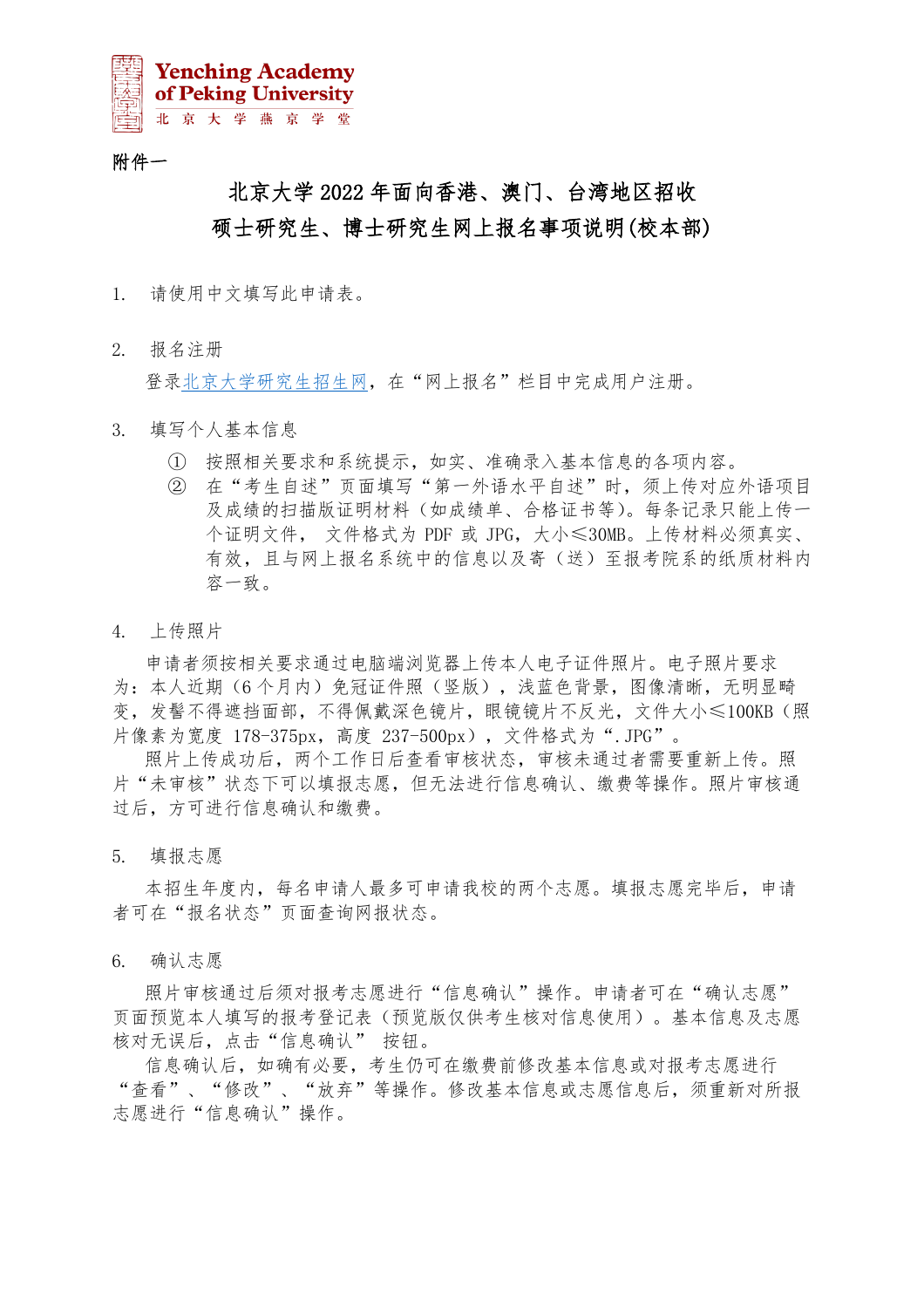

7. 上传材料

请根据提示,上传通行证或居住证、港澳永久性居民身份证或在台湾居住的有效 身份证明、学历学位证书(认证报告)或在学证明等材料的扫描版,同类型材料须合 并为一个文件再上传。上传材料格式仅限 PDF 或 JPG,单个文件大小≤30MB。上传材 料必须真实、有效,且与网上报名系统中的信息以及寄(送)至报考院系的纸质报名 材料内容一致。

8. 报名缴费

照片"审核通过"、"确认志愿"页面完成"信息确认"后,可对所报志愿进行 缴费。

- ① 港澳台人士申请费用标准与内地(祖国大陆)学生一致。申请攻读硕士学位 研究生,每个报考志愿 138 元;申请攻读博士学位研究生,每个报考志愿 200 元。
- ② 缴费方式:通过网上报名系统提供的链接,根据提示进行网上缴费。建议 使用支付宝、微信并选择绑定的境内借记卡或信用卡支付;选择境外卡支 付,将产生手续费,手续费由申请者个人承担。请注意:每日 23:40 至次 日凌晨 1:00 期间无法缴费。缴费完成后,申请人可返回网站查看志愿信 息中的缴费状态,如志愿显示"已缴费"则视为缴费成功。
- ③ 缴费完成后,志愿和申请信息无法修改,报考费用不予退还。
- 9. 下载报考登记表

报名缴费成功后,申请者可在"报名状态"页面下载最终版的报考登记表(无水 印, 首页有条形码),打印后申请者须在第 2 页和第 3 页上签署本人姓名并寄 (送)至报考院系。

10. 寄(送)报名材料

完成网上报名后,应按要求在规定时间内将报名材料寄(送)至报考院系研究生 办公室。寄(送)纸质材料须与网上报名系统中的信息一致,如因信息不一致导致的 一切后果,由考生本人承担。

11. 注意事项

- 网报提交的所有信息必须准确、真实;所有上传材料必须真实、有效,且与网上 报名系统中的信息以及寄(送)至报考院系的纸质报名材料内容一致。因内容不 一致或因任何违规或弄虚作假等行为导致的一切后果,由考生本人承担。
- 申请人应当对本人网上报名信息进行认真核对。院系收到申请人报名材料后,该 申请人的报名信息一律不作修改。因申请人填写错误引起的一切后果由其自行承 担。
- 如因网络拥挤造成报名过程出现异常,可稍后重试。
- 网上支付相关问题联系北京大学财务部,电话:+86-10-62744066。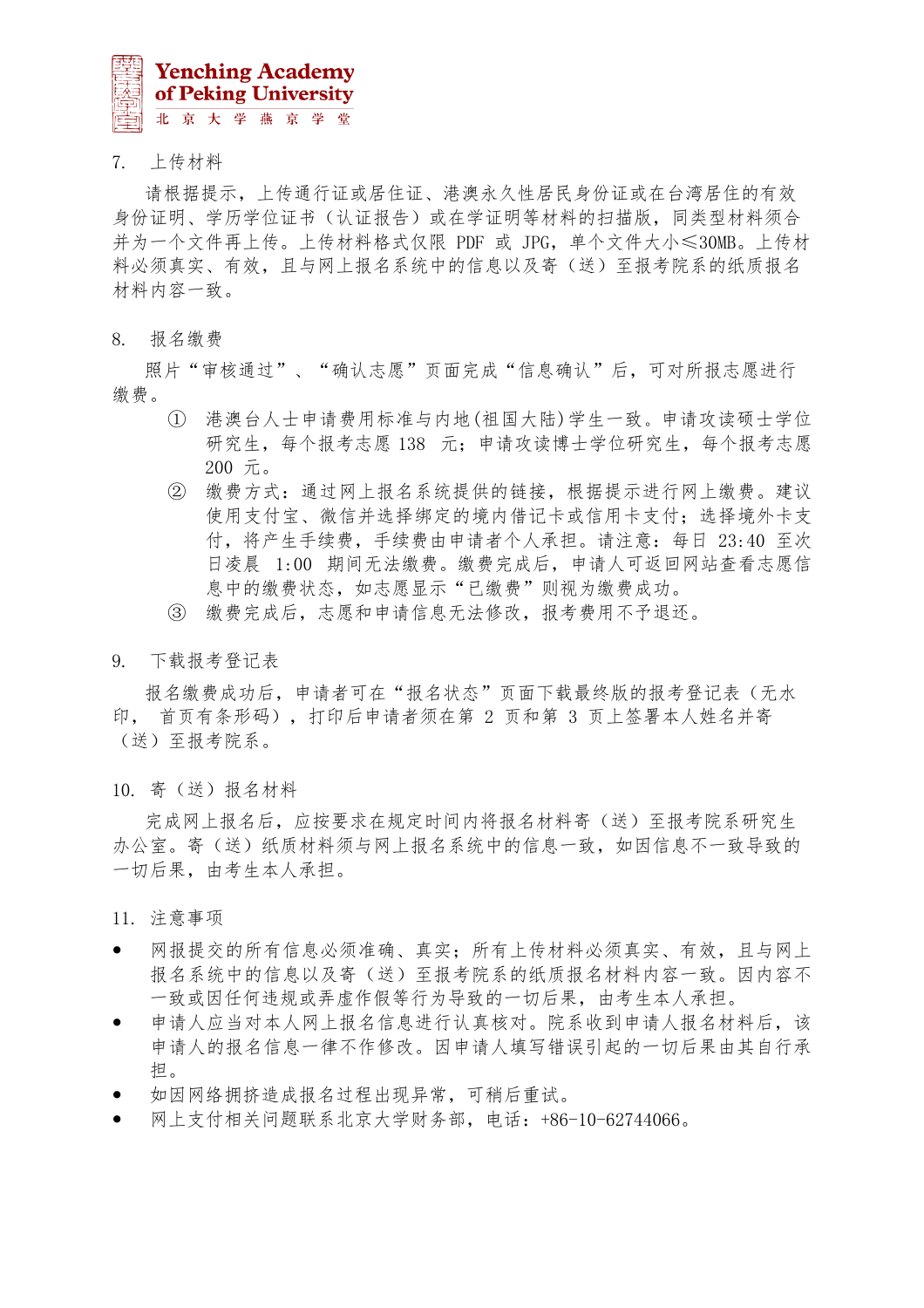

## **Yenching Academy of Peking University Master of China Studies Program for 2022 Entry**

According to the relevant regulations of the Ministry of Education for postgraduate admissions and Peking University's ["2022 Application Information of](https://admission.pku.edu.cn/zsxx/gatzs/gatzsjz/index.htm?CSRFT=XX9G-2X2N-ZP4S-LCBN-7LZL-ML1B-FDWY-8F6W)  [Master's Degree and Ph.D. Degree for Hong Kong, Maca](https://admission.pku.edu.cn/zsxx/gatzs/gatzsjz/index.htm?CSRFT=XX9G-2X2N-ZP4S-LCBN-7LZL-ML1B-FDWY-8F6W)o and Taiwan Students", Yenching Academy of Peking University accepts students from the Chinese regions of Hong Kong, Macao, and Taiwan to study a master's degree in China Studies using the method of "Application and Review System."

## **1. ABOUT THE PROGRAM**

Yenching Academy of Peking University aims to build bridges between China and the rest of the world through an interdisciplinary Master's program in China Studies. This initiative brings together young people who have demonstrated a talent for leadership and innovation. At Yenching, they are immersed in an intensive learning environment where they can explore China and its role in the world — past, present, and future. The Academy's goal is to shape new generations of global citizens with a nuanced understanding of China.

Yenching Academy is a fully-funded residential program offering a wide array of interdisciplinary courses on China within the Humanities and Social Sciences. Studying at the Academy represents a unique opportunity not only for intercultural and academic exchange, but also for personal and professional development.

## **2. CURRICULUM**

All Yenching Scholars must complete compulsory core courses, including *China in Transition*, *Field Study*, *Topics in China Studies Lecture Series*, and *Academic Writing*.

Working closely with their academic advisors, Yenching Scholars have the flexibility to create their own study paths by choosing from six research areas, elective courses taught by Peking University faculty and a variety of extracurricular activities.

## **3. RESEARCH AREAS**

Research Areas offered in the Yenching Academy include:

- China Studies (Economics and Management)
- China Studies (History and Archaeology)
- China Studies (Law and Society)
- China Studies (Literature and Culture)
- China Studies (Philosophy and Religion)
- China Studies (Politics and International Relations)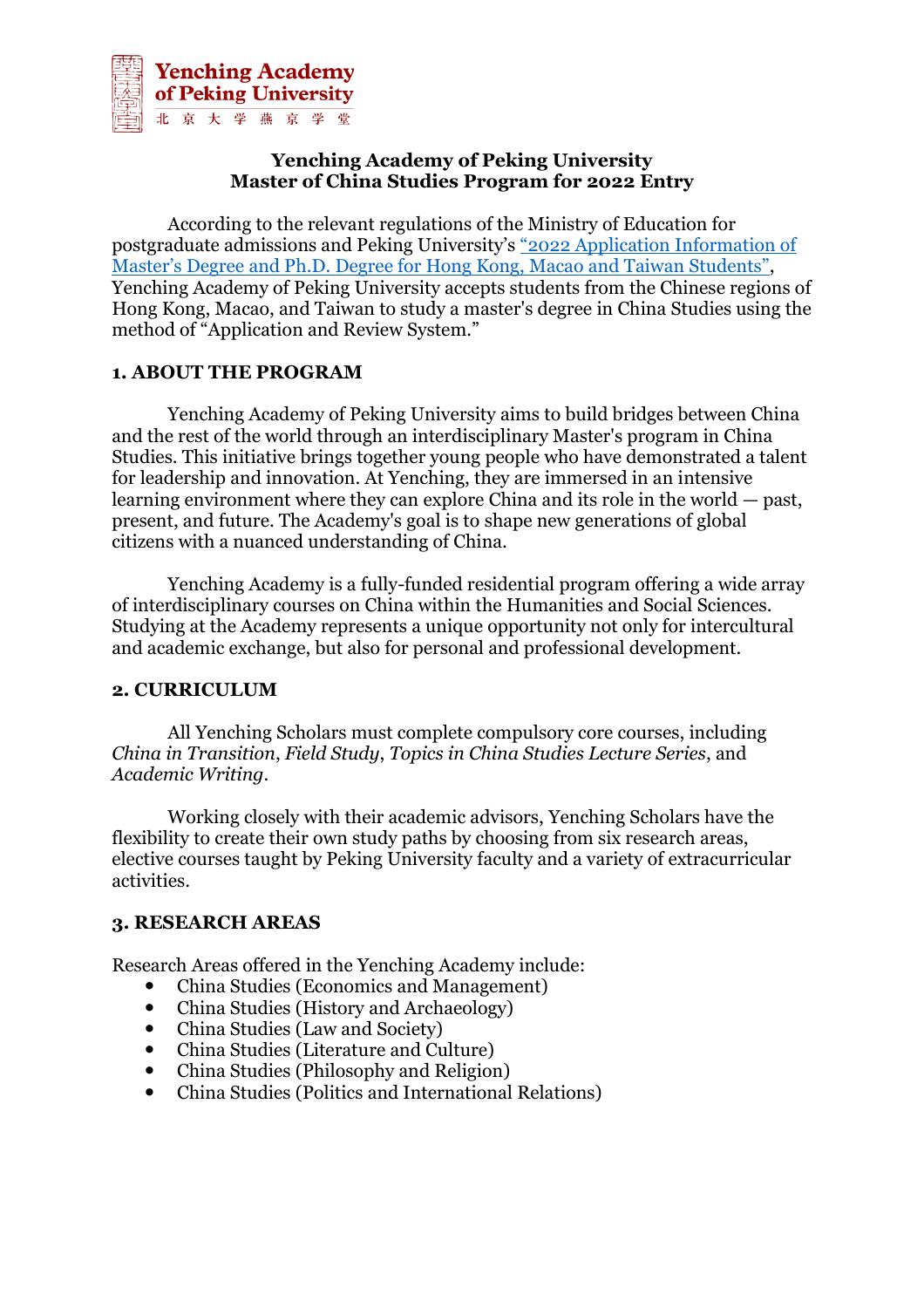

## **4. FELLOWSHIPS & STUDY TIMEFRAME**

The Yenching Academy Master of China Studies Program is two years in duration. All admitted students from the Chinese regions of Hong Kong, Macao and Taiwan (HMT regions) are required to live on campus for both academic years. Students will receive the Yenching Fellowship for the first academic year, which covers tuition fees, on-campus accommodation, a travel stipend for one round-trip journey between the student's base city and Beijing, a monthly stipend, and expenses for designated research trips.

Students who maintain good academic standing can apply for the second-year Yenching Fellowship, which covers tuition fees, on-campus accommodation, and a monthly stipend.

## **5. APPLICATION**

Yenching Academy annually enrolls approximately 120 new students from both China and abroad, to study, live, and learn together. Application for 2022 enrollment is open from August 15, 2021 until 5:00pm on January 14, 2022 (Beijing time).

#### *ELIGIBILITY*

Applicants should have:

- Identity documents issued to residents of the Chinese regions of Hong Kong, Macao and Taiwan:
	- o 港澳地区申请人,持香港或澳门永久性居民身份证和《港澳居民来往内地 通行证》或《港澳居民居住证》
	- o 台湾地区申请人,持在台湾居住的有效身份证明和《台湾居民来往大陆通 行证》或《台湾居民居住证》
- Minimum of a Bachelor's degree in any field or currently enrolled on a degree program awarded no later than August 31 of the year in which they wish to enroll;
- An outstanding academic record;
- Strong interest in interdisciplinary study of China;
- A record of extracurricular achievement, community engagement, social responsibility, and leadership potential;
- English proficiency requirements and minimum scores:
	- o IELTS (Academic): Overall 7.0
	- o TOEFL (iBT): Overall 100
	- o Cambridge English Scale (Advanced): Overall 185
	- o CET 6: Overall 600
	- o TEM 4: Pass level of "良好" or above
	- o Students or alumni of primarily English taught degree programs (undergraduate or above) are not required to provide English proficiency test scores.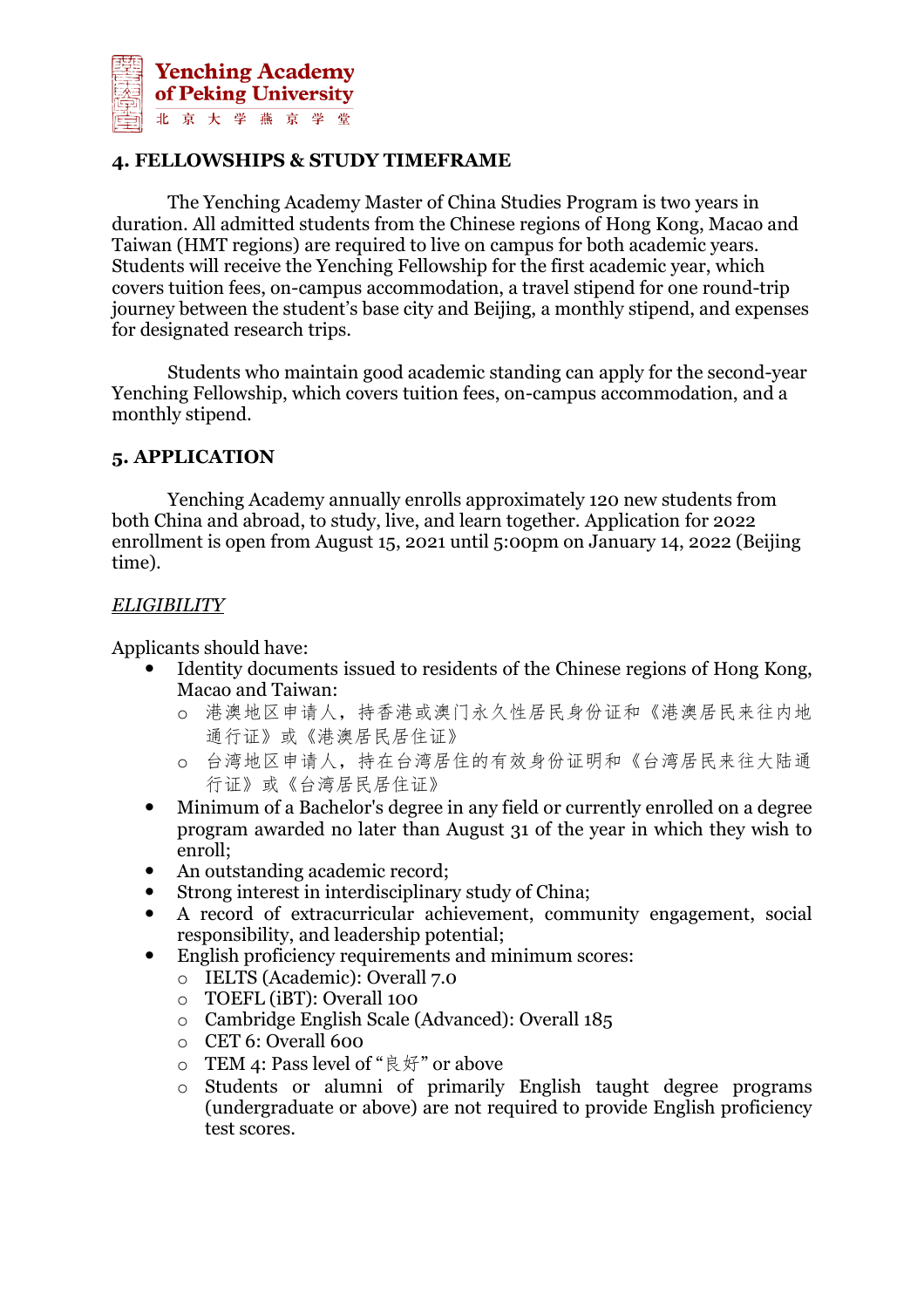

## *APPLICATION PROCEDURES*

Applicants from the HMT regions are required to submit two online applications, and send the application materials in hardcopy to the admissions office. Specific deadlines can be found below:

- Yenching Academy [admissions](https://yenchingacademy.netapply.cn/YENCHING/login.html) portal is open from August 15, 2021 to 5:00 pm on January 14 (Beijing time);
- Peking University Graduate [Admissions](https://admission.pku.edu.cn/index.htm) website is open from 9:00 am on December 1, 2021 to 5:00 pm on January 14, 2022 (Beijing time);
- Applicants from the HMT regions are also required to mail hardcopies of the application materials to the Yenching Academy admissions office before January 18, 2022.

Yenching Academy works with [Partner Universities](https://yenchingacademy.pku.edu.cn/ADMISSIONS/Partner_and_Cooperating_Universities.htm) that conduct application processes and nominate outstanding candidates for consideration. All HMT applicants who are students or alumni of Partner Universities are required to apply through both their universities' internal pre-selection processes and the two admission portals mentioned above.

#### *APPLICATION MATERIALS*

## **(1) [Yenching Academy admissions portal](https://yenchingacademy.netapply.cn/YENCHING/login.html):**

- Please fill-in the Yenching Academy portal in English;
- Note that all students and alumni of Partner [Universities](https://yenchingacademy.pku.edu.cn/ADMISSIONS/Partner_and_Cooperating_Universities.htm) are required to apply through their universities);
- Personal statement (in both Chinese and English; maximum 750 words in English and 1,500 Chinese characters):
	- $\circ$  Please submit your personal statement using the "个人陈述" template available [here.](https://admission.pku.edu.cn/zsxx/gatzs/index.htm)
- Statement of Research Interests (English; maximum 1,500 words, excluding citations);
- Curriculum vitae (English; maximum two pages);
- Official transcript(s);
- Diploma(s) or Certificate(s) of Enrollment (for students who have graduated from a university outside of the Chinese Mainland, your diploma will need to be verified by the [CHESICC\)](http://zwfw.cscse.edu.cn/);
- Two letters of recommendation from associate professors and/or full professors (or equivalent titles); can be written in Chinese or English:
	- o Letters need to be signed by the recommenders with their original signatures;
	- o These letters must be from professors teaching in the field in which you are applying for (e.g. an economics professor for students applying for Economics and Management);
	- o Please use the "专家推荐信" template available [here.](https://admission.pku.edu.cn/zsxx/gatzs/index.htm)
- $\bullet$  International English proficiency test report(s):
	- o TOEFL and IELTS English proficiency tests must be taken after September 1, 2020. Currently, we do not accept TOEFL MyBest Scores and results from TOEFL iBT Special Home Edition;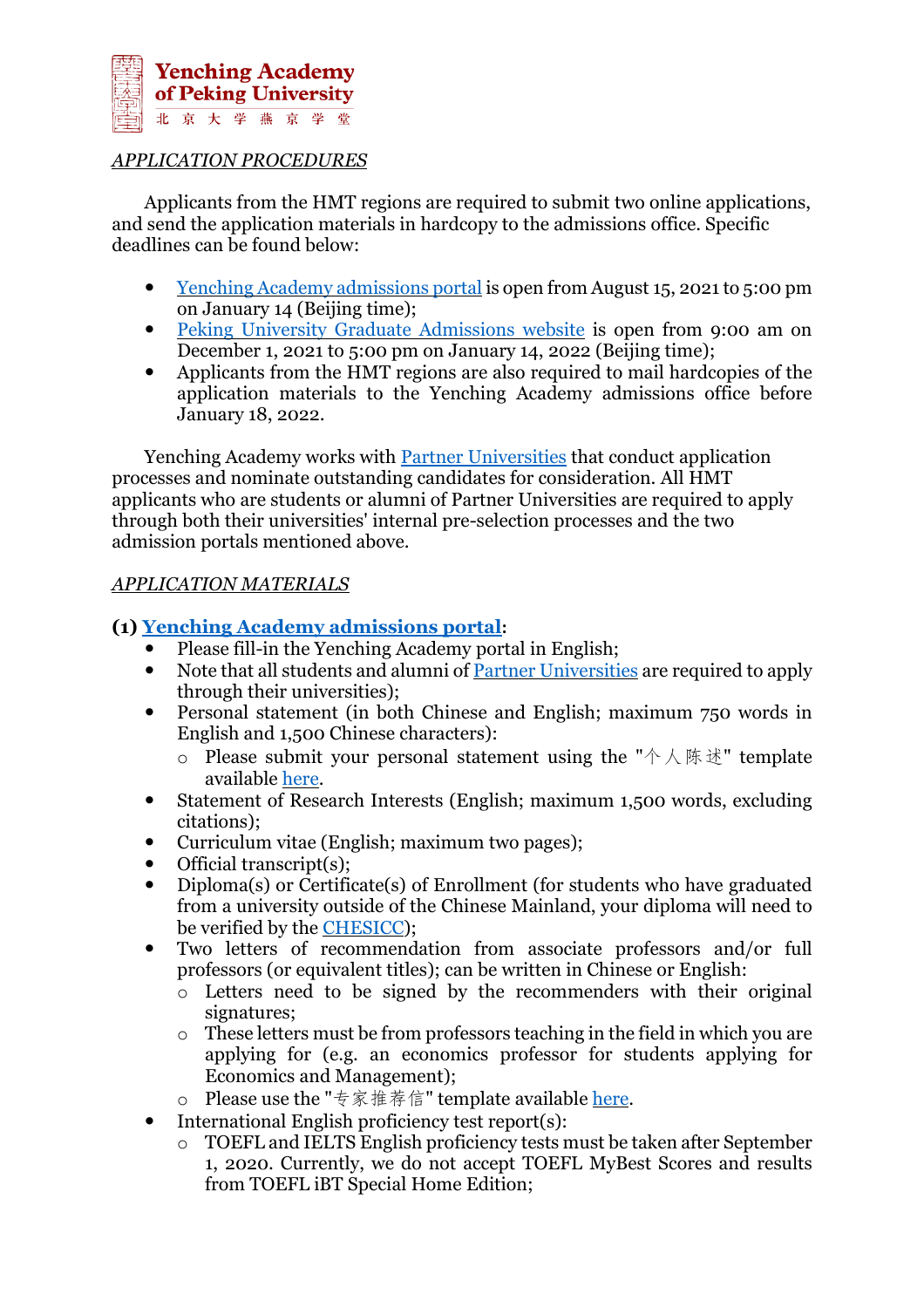

o Submission of English scores: For IELTS, TOEFL, and Cambridge tests, we will only accept scores sent directly to us from these organizations. Make sure you choose "Yenching Academy of Peking University" as the designated recipient of your scores when you book the exam time. For TOEFL, use the institution code: C488.

# **(2) [Peking University Graduate Admissions website:](https://admission.pku.edu.cn/index.htm)**

Guidelines for the Peking University graduate application can be found in appendix 1.

## **(3) Submission of application materials in hardcopy:**

HMT applicants are required to mail hardcopies of the application materials to the Yenching Academy admissions office before January 18, 2022:

- Address: Room 116, Jingyuan Courtyard 3, Peking University, 5 Yiheyuan Road, Haidian District, Beijing, China 100871
- $\bullet$  Tel:  $+86-1-62744510$
- E-mail: [yca-submissions@pku.edu.cn](mailto:yca-submissions@pku.edu.cn)

Application materials required in hardcopies can be found below:

- 2022 年攻读硕士学位研究生报考登记表 (signed);
- Photocopy of your ID's:
	- o 港澳地区申请人须提交 1)香港或澳门永久性居民身份证和 2)《港澳居民来 往内地通行证》或《港澳居民居住证》复印件;
	- o 台湾地区申请人须提交 1)在台湾居住的有效身份证明和 2)《台湾居民来往 大陆通行证》或《台湾居民居住证》复印件。
- Photocopy of your Bachelor's (and Master's) degree diploma(s):
	- Candidates whose official university documents are in languages other than English or Chinese must submit a certified English translation. This requirement also applies to diplomas issued in Latin. Please ensure that the translation indicates your degree type (e.g. Bachelor's or Master's degree).
	- o If your university is located outside of the Chinese Mainland, you will need to provide a verification report of your diploma from the Chinese Service Center for Scholarly Exchange (CSCSE [中国教育部留学服务中心](http://zwfw.cscse.edu.cn/)).
- Original copy (or notarized copy) of your official transcript(s);
- Personal Statement (in both Chinese and English; maximum 750 words in English and 1,500 Chinese characters):
	- o Please use the "个人陈述" template available <u>here</u>.
- Two academic letters of recommendation (English or Chinese):
	- o These letters must be from professors teaching in the field in which you are applying for (e.g. an economics professor for students applying for Economics and Management).
	- o Peking University will only accept recommendation letters written by **full professors** or **associate professors** (or equivalent titles).
	- o The two letters must be placed in separate signed and sealed envelopes.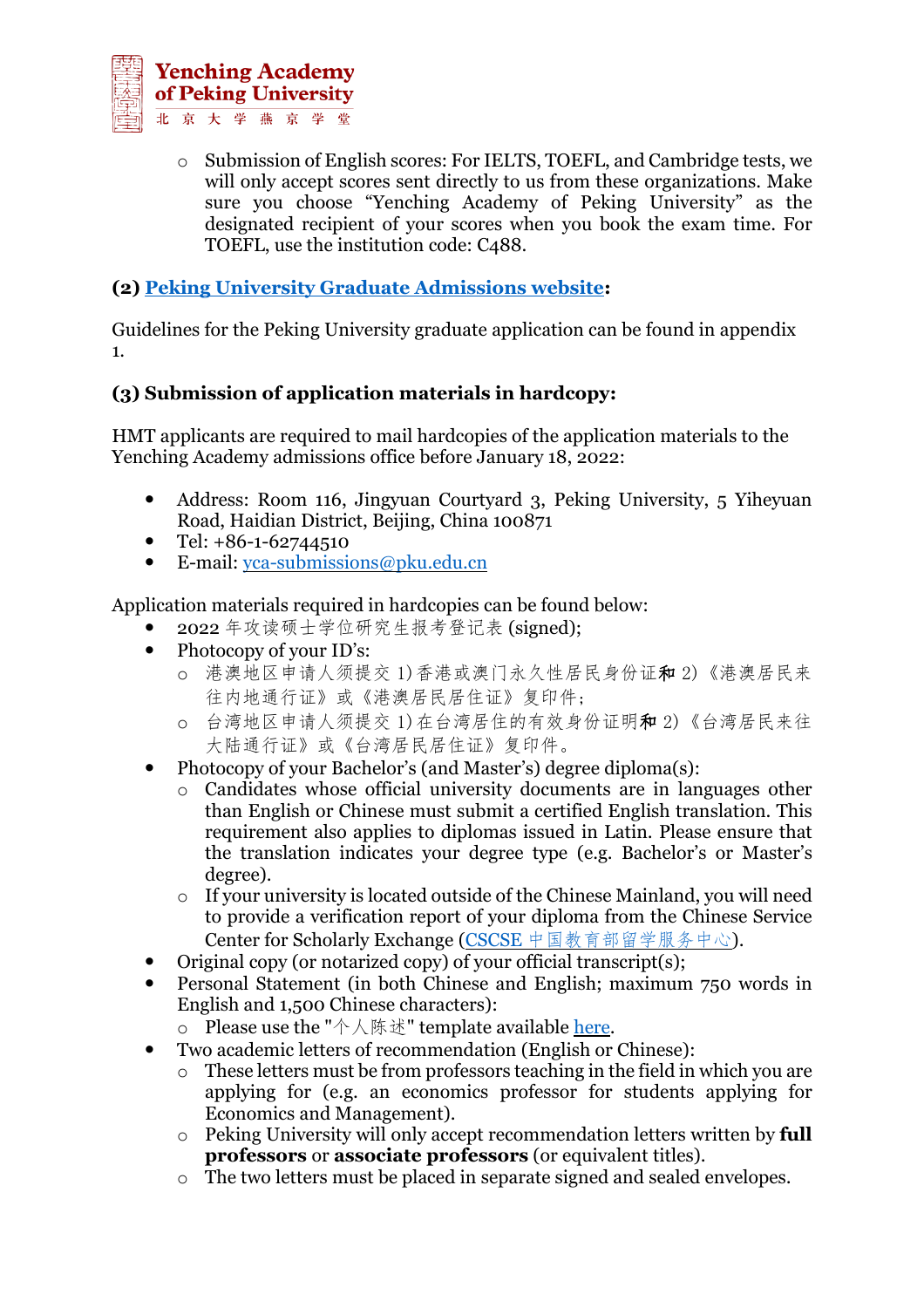

- o Please use the "专家推荐信" template available [here.](https://admission.pku.edu.cn/zsxx/gatzs/index.htm)
- English proficiency test report is required for applicants who did not attend an English taught degree program (undergraduate or above):
	- o IELTS (Academic): Overall 7.0
	- o TOEFL (iBT): Overall 100
	- o Cambridge English Scale (Advanced): Overall 185
	- o CET 6: Overall 600
	- o TEM 4: Pass level of "良好" or above
	- o TOEFL and IELTS English proficiency tests must be taken after September 1, 2020. Currently, we do not accept TOEFL MyBest Scores and results from TOEFL iBT Special Home Edition.
- Statement of Research Interest (maximum 1500 English words, excluding citations), and your undergraduate thesis (optional).

For detailed application instructions, please visit the [Yenching Academy website](https://yenchingacademy.pku.edu.cn/) and the [Peking University Graduate Admissions website.](https://admission.pku.edu.cn/zsxx/gatzs/index.htm)

## **6. APPLICATION SCREENING AND INTERVIEW**

Application screening is completed by the Admissions Committee within the Yenching Academy. All Chinese candidates, including those from the HMT regions, must attend interviews in person at Peking University. Shortlisted HMT candidates will need to complete the payments on the Peking University Graduate Admissions [website](https://admission.pku.edu.cn/index.htm) before an interview will be scheduled (see appendix 1). Interviews for shortlisted HMT candidates will be held around March to April, 2022.

#### **7. ADMISSIONS**

Admission standard for applicants from the HMT regions are consistent with Mainland Chinese applicants. Candidates who receive an offer from the Yenching Academy need to go through the following procedures before they are officially admitted to Peking University:

- Final round of application revision by the Graduate School of Peking University;
- Upon approval from the Graduate School, public announcement of admission  $({\textstyle \bigtriangleup} \bar{\pi})$  need to be conducted for 10 working days for public supervision. This will be available on the Yenching Academy website around late May;
- If there is no objection against admission from the public, the official admission letter from Peking University will be sent out by the end of June of the enrollment year.

## **8. OTHERS**

• Further information about application and admissions for applicants from the HMT regions can be found on the Peking University Graduate [Admissions](https://admission.pku.edu.cn/zsxx/gatzs/index.htm) [website](https://admission.pku.edu.cn/zsxx/gatzs/index.htm) and the [Yenching](https://yenchingacademy.pku.edu.cn/) Academy website.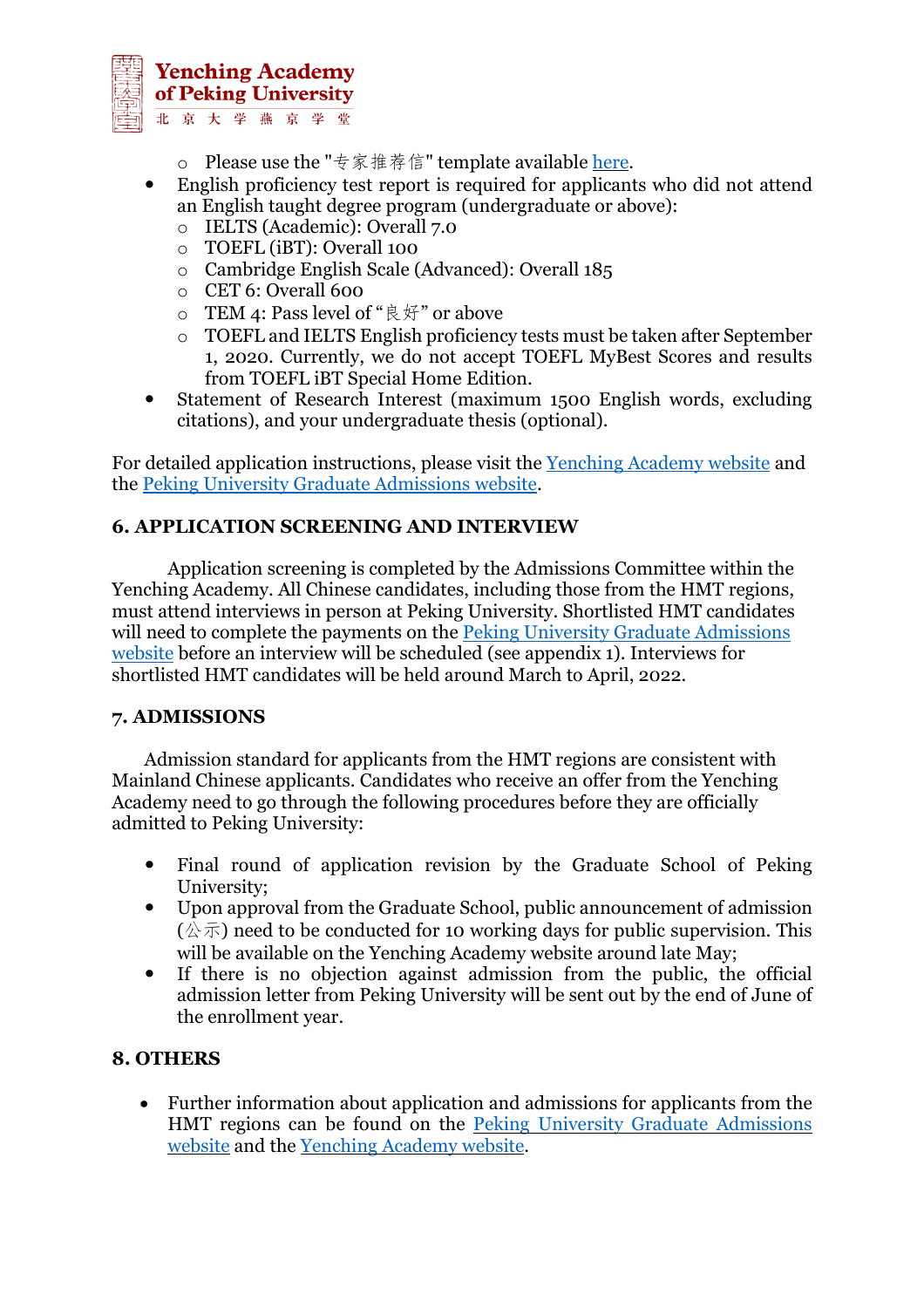

- Students are not allowed to be simultaneously enrolled in other programs or universities when being enrolled at Peking University.
- In circumstances where Peking University has amended the policies on admissions and/or enrollment for the 2022 cohort, the Yenching Academy will ensure these are announced in a timely manner.

## **CONTACT US**

- Email: [yca-admissions@pku.edu.cn](mailto:yca-admissions@pku.edu.cn)
- Tel:  $+86-10-6274$  4510 or  $+86-10-6276$  6358
- Address: Jingyuan Courtyard 3, Peking University, 5 Yiheyuan Road, Haidian District, Beijing, China 100871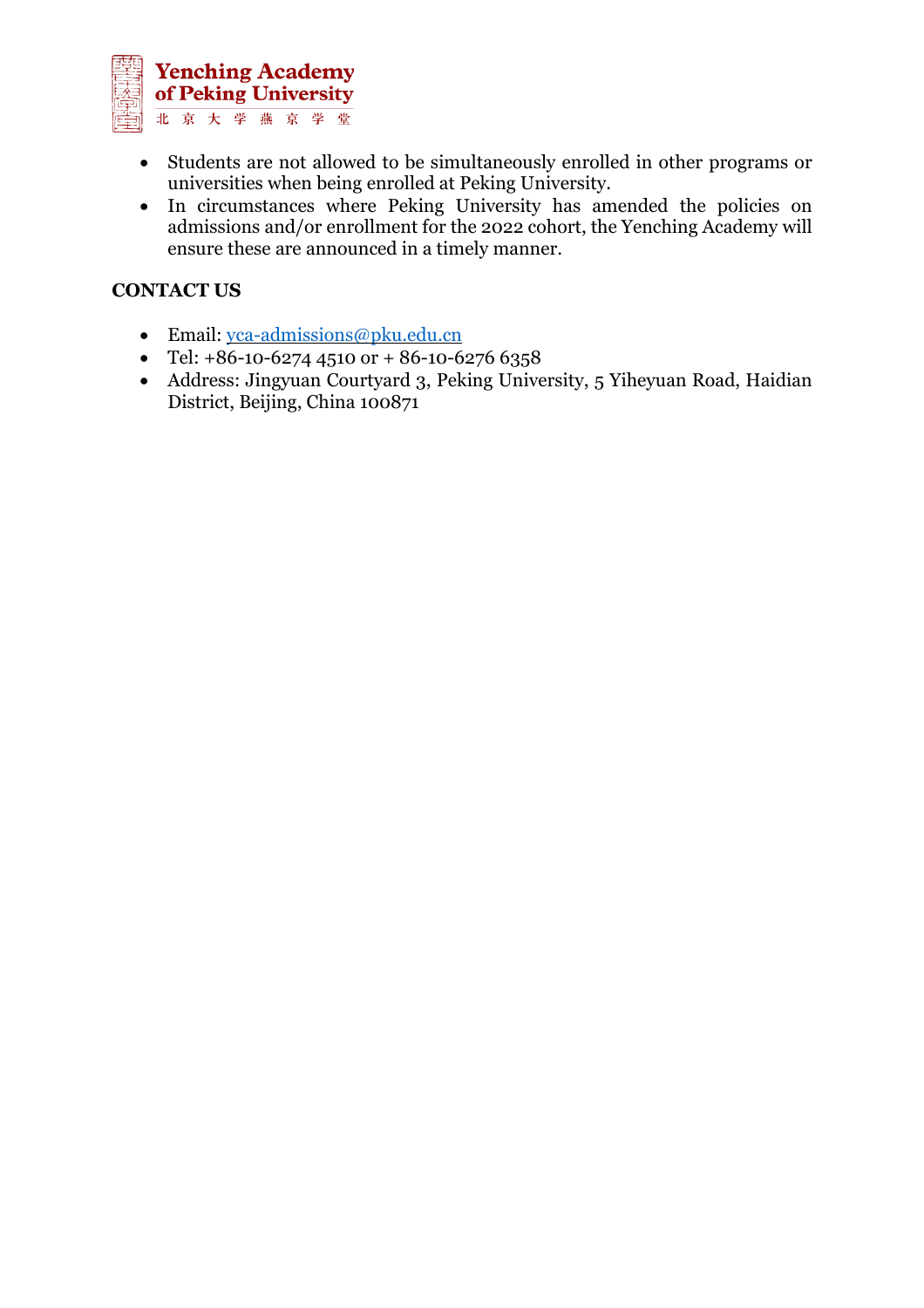

# **Appendix 1.**

# **Peking University Graduate Admissions Website Application Procedure for Applicants from the Chinese Regions of Hong Kong, Macao and Taiwan**

- 1. For the Peking University Graduate Admissions website, please fill-in all information in Chinese (except for email/home addresses and other information that is unavailable in Chinese).
- 2. Registration:

On the [Peking University Graduate Admissions website,](https://admission.pku.edu.cn/index.htm) click on "网上报名" on the top of the webpage and create an account.

3. Basic information:

For "第一外语水平自述" (languages other than your mother tongue), see below for instructions:

- Make sure you fill in "English", and submit your English test report or a university document that states the language of instruction for your undergraduate or graduate degree program (in PDF or JPG format, file size no larger than 30MB).
- You may also fill in other languages, but please make sure you submit relevant documents as required.
- Note that the documents you submitted in this section need to be identical as the ones you submit in hardcopies to the admissions office.
- 4. Photo submission:

A color headshot is required for your online application. Specific requirements can be found below:

- A vertical, frontal head shot photo with a blue background, taken within the past 6 months;
- Your face should be clearly displayed;
- Photo should be in JPG format and no larger than 100KB (178-375px in width and 237-500px in height).

Upon successful submission of the photo, it will take around 2 working days for the Graduate School of Peking University to verify. In the case where verification is incomplete (i.e. "未审核"), you will not be able to submit the application nor make any payments, so make sure you leave enough time to complete this step.

5. Submission of application for different schools/departments:

During each admission cycle, each applicant can submit two applications for different schools or departments within Peking University. Note that the online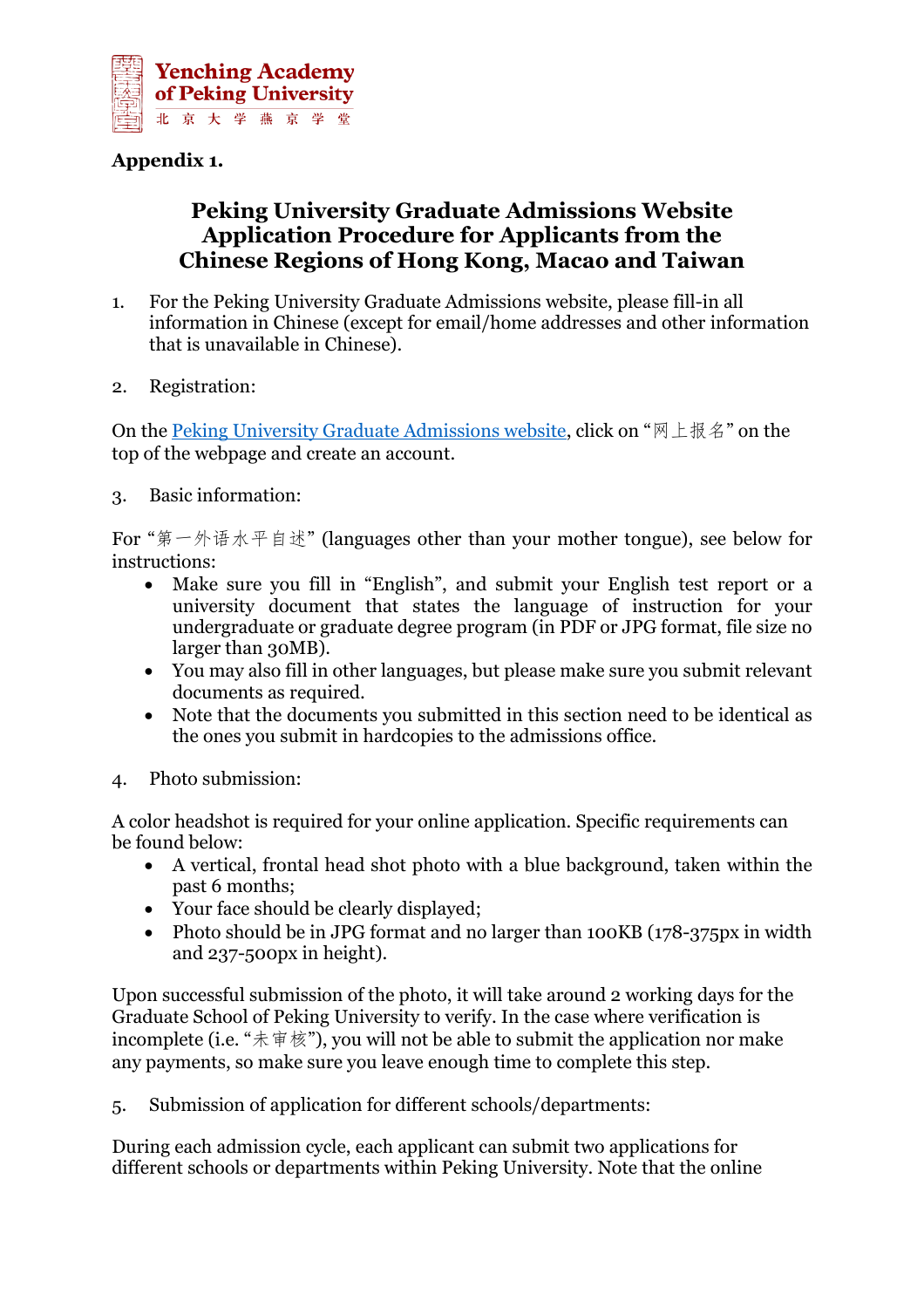

application form only needs to be filled in once, and this can be viewed under "报名 状态" (application status).

6. Confirmation of application details:

After your photo has been verified, you will need to confirm your application details by clicking on "信息确认" under the "确认志愿" page. You can also view (查看), edit (修改) or drop (放弃) your application any time before you make the payments.

7. Submission of documents online:

Please upload your personal ID (通行证或居住证、港澳永久性居民身份证或在台湾居 住的有效身份证明), diploma(s) or Certificate(s) of Enrollment (for students who have graduated from a university outside of the Chinese Mainland, your diploma will need to be verified by the [CHESICC\)](http://zwfw.cscse.edu.cn/). Documents can be submitted in PDF or JPG format, and the file size no larger than 30MB. Note that the documents you submitted in this section need to be identical as the ones you submit in hardcopies to the admissions office

## 8. Payments:

After your photo has been verified ("审核通过"), and your application details are confirmed ("信息确认"), you will be able to make the payments. See below for more details:

- Application fees for applicants from the HMT regions is the same as Mainland Chinese applicants. For each Master's degree program, the application fee is RMB 138, and the application fee for each Doctoral degree program is RMB 200.
- It is recommended that you use WeChat, Alipay or a debit/credit card issued by a Chinese bank to make the payment. Processing fee may be required for debit/credit cards issued by a non-Chinese bank.
- Note that you will not be able to make any payments online from 11:40 pm to 1:00 am every day.
- You will be able to see "已缴费" after successful payment(s). Fees are nonrefundable, and you will no longer be able to make any changes to your application after payments.
- 9. Application form download:

After making the payments, please download your application form under the "报名 状态" page. Please print out the form and make sure there is a bar code on the cover page. Please also sign your name on pages 2 and 3.